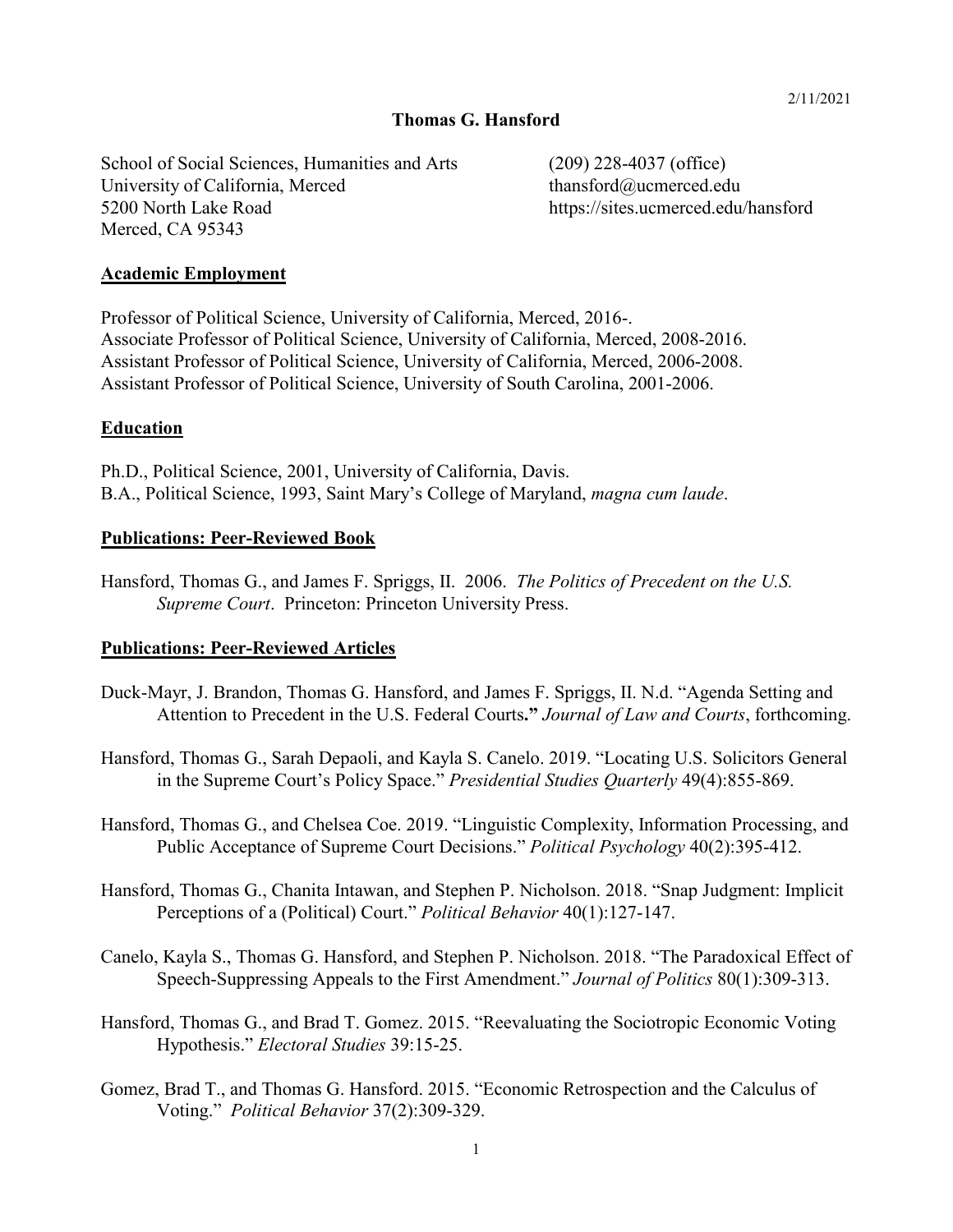#### **Publications: Peer-Reviewed Articles, continued**

- Nicholson, Stephen P., and Thomas G. Hansford. 2014. "Partisans in Robes: Party Cues and Public Acceptance of Supreme Court Decisions." *American Journal of Political Science* 58(3):620- 636.
- Hansford, Thomas G., and Kristen Johnson. 2014. "The Supply of Amicus Curiae Briefs in the Market for Information at the U.S. Supreme Court." *Justice System Journal* 35(4):362-382.
- Uribe, Alicia, James F. Spriggs, II, and Thomas G. Hansford. 2014. "The Influence of Congressional Preferences on Legislative Overrides of Supreme Court Decisions." *Law & Society Review* 48(4):921-945.
- Hansford, Thomas G., James F. Spriggs, II, and Anthony Stenger. 2013. "The Information Dynamics of Vertical *Stare Decisis*." *Journal of Politics* 75(4):894-906.
- Hansford, Thomas G. 2011. "The Dynamics of Interest Representation at the U.S. Supreme Court." *Political Research Quarterly* 64(4):749-764.
- Hansford, Thomas G., and Brad T. Gomez. 2010. "Estimating the Electoral Effects of Voter Turnout." *American Political Science Review* 104(2):268-288.
- Hansford, Thomas G., Elisha Carol Savchak, and Donald R. Songer. 2010. "Politics, Careerism, and the Voluntary Departures of U.S. District Court Judges." *American Politics Research* 38(6):986-1014.
- Damore, David F., Thomas G. Hansford, and A.J. Barghothi. 2010. "Explaining the Decision to Withdraw from a U.S. Presidential Nomination Campaign." *Political Behavior* 32(2):157- 180.
- Gomez, Brad T., Thomas G. Hansford, and George A. Krause. 2007. "The Republicans Should Pray for Rain: Weather, Turnout, and Voting in U.S. Presidential Elections." *Journal of Politics* 69(3):649-663.
- Savchak, Elisha Carol, Thomas G. Hansford, Donald R. Songer, Kenneth L. Manning, and Robert A. Carp. 2006. "Taking It to the Next Level: The Elevation of District Court Judges to the U.S. Courts of Appeals." *American Journal of Political Science* 50(2):478-493.
- Hansford, Thomas G. 2004. "Information Provision, Organizational Constraints, and the Decision to Submit an Amicus Curiae Brief in a U.S. Supreme Court Case." *Political Research Quarterly* 57(2):219-230.
- Hansford, Thomas G. 2004. "Lobbying Strategies, Venue Selection, and Organized Interest Involvement at the U.S. Supreme Court." *American Politics Research* 32(2):170-197.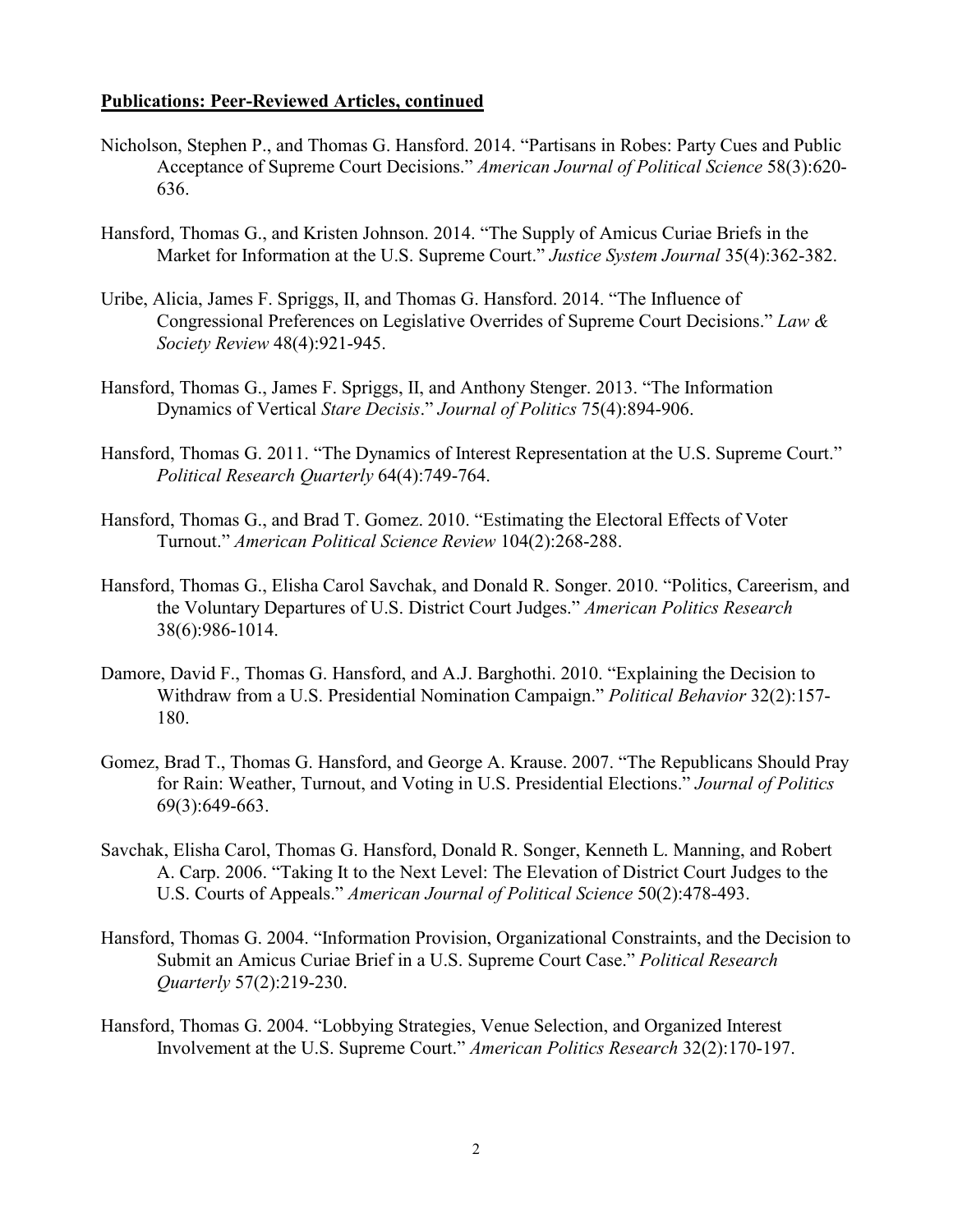#### **Publications: Peer-Reviewed Articles, continued**

- Massie, Tajuana D., Thomas G. Hansford, and Donald R. Songer. 2004. "The Timing of Presidential Nominations to the Lower Federal Courts." *Political Research Quarterly* 57(1):145-154.
- Spriggs, II, James F., and Thomas G. Hansford. 2002. "The U.S. Supreme Court's Incorporation and Interpretation of Precedent." *Law & Society Review* 36(1):139-159.
- Spriggs, II, James F., and Thomas G. Hansford. 2001. "Explaining the Overruling of U.S. Supreme Court Precedent." *Journal of Politics* 63(4):1091-1111.
- Hansford, Thomas G., and David F. Damore. 2000. "Congressional Preferences, Perceptions of Threat, and Supreme Court Decision Making." *American Politics Quarterly* 28(4):490-510.
- Spriggs, II, James F., and Thomas G. Hansford. 2000. "Measuring Legal Change: The Reliability and Validity of *Shepard's Citations*." *Political Research Quarterly* 53(2):327-341.
- Damore, David F., and Thomas G. Hansford. 1999. "The Allocation of Party Controlled Campaign Resources in the House of Representatives, 1989-1996." *Political Research Quarterly* 52(2):371-385.

#### **Other Publications**

- Hansford, Thomas G. 2019. Book Review of *Perceptions of a Polarized Court: How Division Among Justices Shapes the Supreme Court's Public Image.* (Michael F. Salamone. 2018. Temple University Press). *Public Opinion Quarterly* 83(4):839-841.
- Hansford, Thomas G. 2017. "Vertical Stare Decisis." In *The Oxford Handbook of U.S. Judicial Behavior*, eds. Lee Epstein and Stefanie A. Lindquist. Oxford University Press.
- Hansford, Thomas G. 2017. Book Review of *Ideology in the Supreme Court* (Lawrence Baum. 2017. Princeton University Press). *Law and Politics Book Review* 27(8):131-132*.*
- Hansford, Thomas G., and Stephen P. Nicholson. 2008. "When *t*=1 and *N*=2: Creating a Political Science Program at a New Research University." *PS: Political Science & Politics* 41(2):371- 374.
- Hansford, Thomas G. 2003. Book Review of *Popular Justice: Presidential Prestige and Executive Success in the Supreme Court* (Jeff Yates. 2002. SUNY Press). *Journal of Politics* 65(4):1266-1267.

#### **Grants**

"Estimating the Locations of Interests, Governments, and Justices in Legal Policy Space." National Science Foundation (SES-135192; \$271,074), 3/2014 - 2/2017. (with Sarah Depaoli)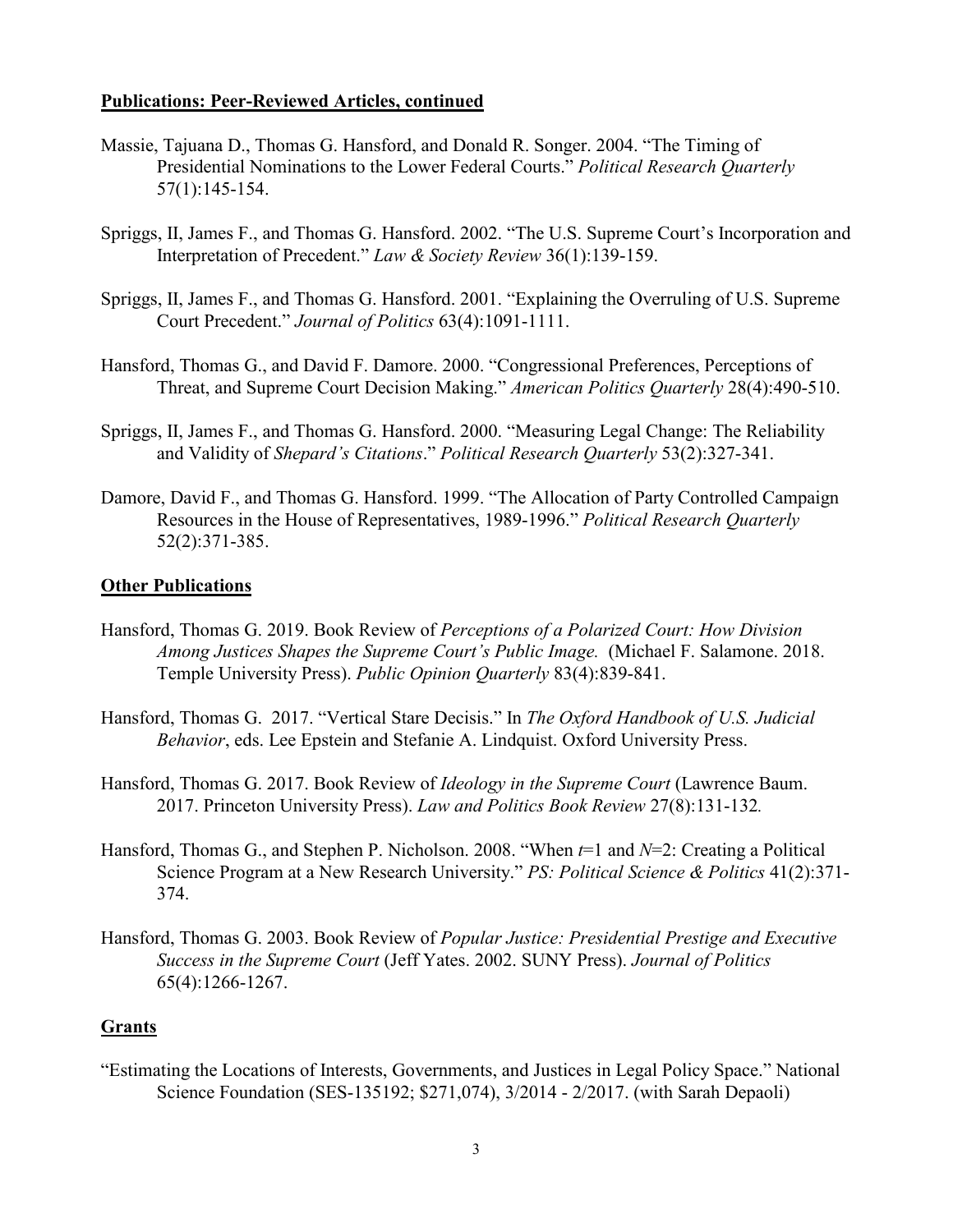#### **Grants, continued**

- "Economic Retrospection and Voting." Faculty Research Grant Award (\$4,191), UC Merced, 3/2011-5/2012.
- "The Advocacy Network at the U.S. Supreme Court." Faculty Research Grant Award (\$4,634), UC Merced, 4/2009-6/2010.
- "Supreme Court Responses to Congressional Overrides." Faculty Research Grant Award (\$3,475), UC Merced, 5/2007 - 6/2008.
- "The Political Determinants of the Expansion of the Federal Judiciary." Research and Productive Scholarship Award (\$6,200), University of South Carolina, 4/2003 - 6/2004.
- "A Systematic Examination of the Supreme Court's Interpretation of Precedent." College of Liberal Arts Scholarship Support Grant (\$8,958), University of South Carolina, 5/2002 - 5/2003.

#### **Data Resource**

Hansford, Thomas G., Sarah Depaoli, and Kayla S. Canelo. 2018. *The Amici Space Project*. http://amicispace.ucmerced.edu.

**Working Papers** (available at http://faculty.ucmerced.edu/thansford/research.html)

- Hansford, Thomas G., Sarah Depaoli, and Kayla S. Canelo. "Estimating the Ideal Points of Organized Interests in Legal Policy Space."
- Hansford, Thomas G., Sarah Depaoli, and Kayla S. Canelo. "State Advocacy and Representation at the U.S. Supreme Court."
- Hansford, Thomas G., Eddie Lucero, Chanita Intawan, and Ricardo Robles. "The Effect of State Supreme Court Selection Method on Perceptions of the U.S. Supreme Court."

#### **Honors and Awards**

Academic Senate Award for Distinction in Research, UC Merced, 2012.

Pi Sigma Alpha Award for best paper delivered at the 2001 Southern Political Science Association meeting, "Organized Interests and the Decision to Submit an Amicus Curiae Brief in a U.S. Supreme Court Case."

ICPSR Clogg Scholarship, to attend the ICPSR Summer Program in Quantitative Methods, 1997.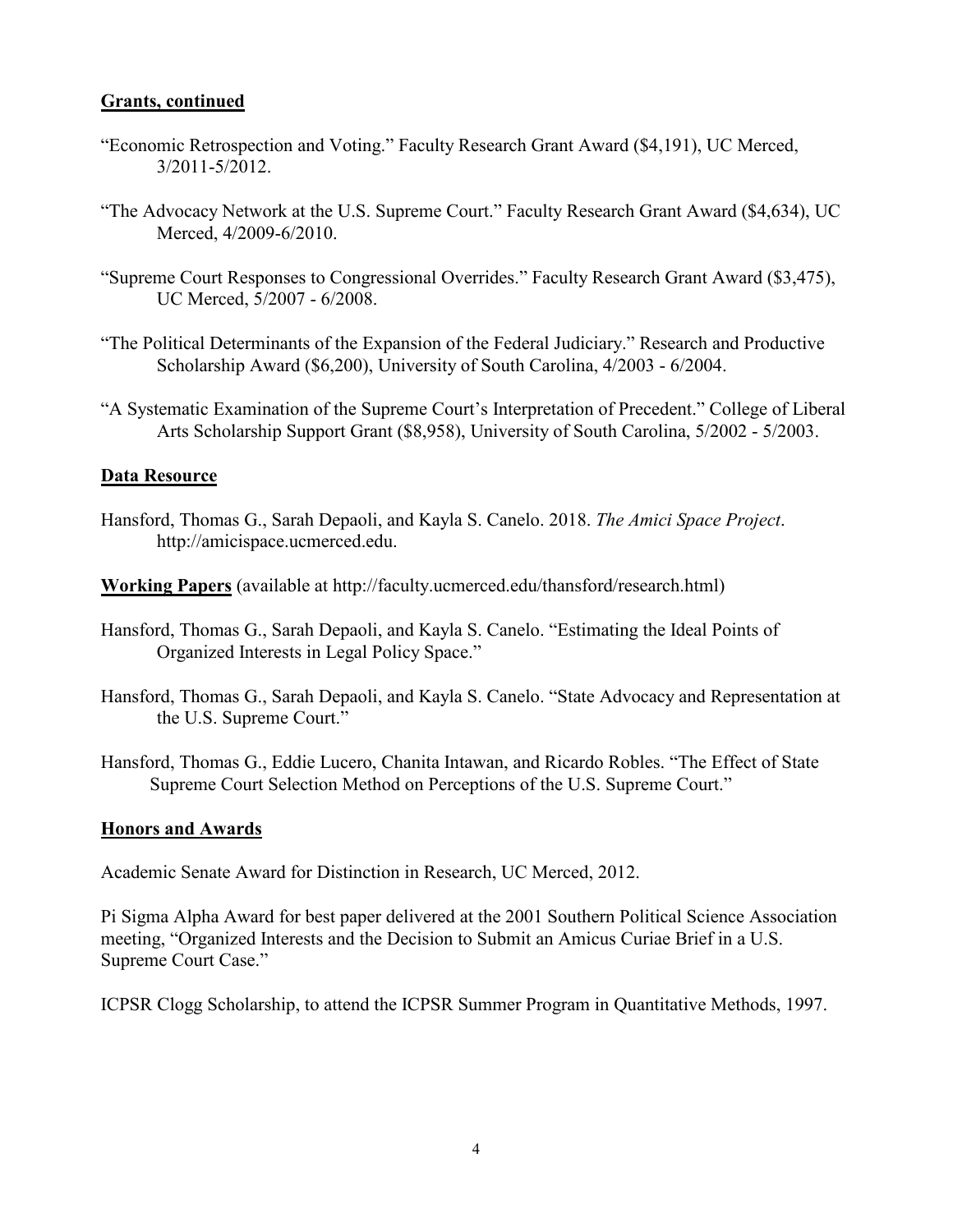# **Conference Papers and Invited Talks**

"State Judicial Context and Implicit Perceptions of the U.S. Supreme Court." Annual Meeting of the Midwest Political Science Association, 2019. (with Eddie Lucero and Chanita Intawan)

"State Judicial Context and Implicit Perceptions of the U.S. Supreme Court." Annual Meeting of the Southern Political Science Association, 2018. (with Eddie Lucero, Chanita Intawan, and Stephen P. Nicholson)

"State Advocacy and Representation at the U.S. Supreme Court." Law & Courts Conference, Duke University, 2017. (with Sarah Depaoli and Kayla Canelo)

"The Location of U.S. Solicitors General in the Supreme Court's Policy Space." Annual Meeting of the American Political Science Association, 2017. (with Sarah Depaoli and Kayla Canelo)

"State Advocacy and Representation at the U.S. Supreme Court." Annual Meeting of the Midwest Political Science Association, 2017. (with Sarah Depaoli and Kayla Canelo)

"Do We (Implicitly) View the Supreme Court as Political?" Center for American Political Responsiveness Conference on the U.S. Judicial System in a Trump Presidency, Pennsylvania State University, 2017.

"Don't Speak? The Paradoxical Effect of Speech-Suppressing Appeals to the First Amendment." Annual Meeting of the Southern Political Science Association, 2017. (with Kayla Canelo and Stephen P. Nicholson)

"Estimating the Ideal Points of Organized Interests in Legal Policy Space." Annual Meeting of the Law and Society Association, 2016. (with Sarah Depaoli)

"Estimating the Ideal Points of Organized Interests in Legal Policy Space." Annual Meeting of the American Political Science Association, 2015. (with Sarah Depaoli)

"Public Perceptions of a (Somewhat) Political Court." Princeton University, 2015.

"The Political Court?" Annual Meeting of the Southern Political Science Association, 2015. (with Chanita Intawan and Steve Nicholson)

"Linguistic Complexity and Public Acceptance of Supreme Court Decisions." Annual Meeting of the American Political Science Association, 2014. (with Chelsea Coe)

"Estimating the Location of the States in Legal Policy Space." Annual Meeting of the American Political Science Association, 2014. (with Sarah Depaoli)

"Source Cues, Acceptance of Decisions, and the Political Supreme Court." University of Maryland, 2014.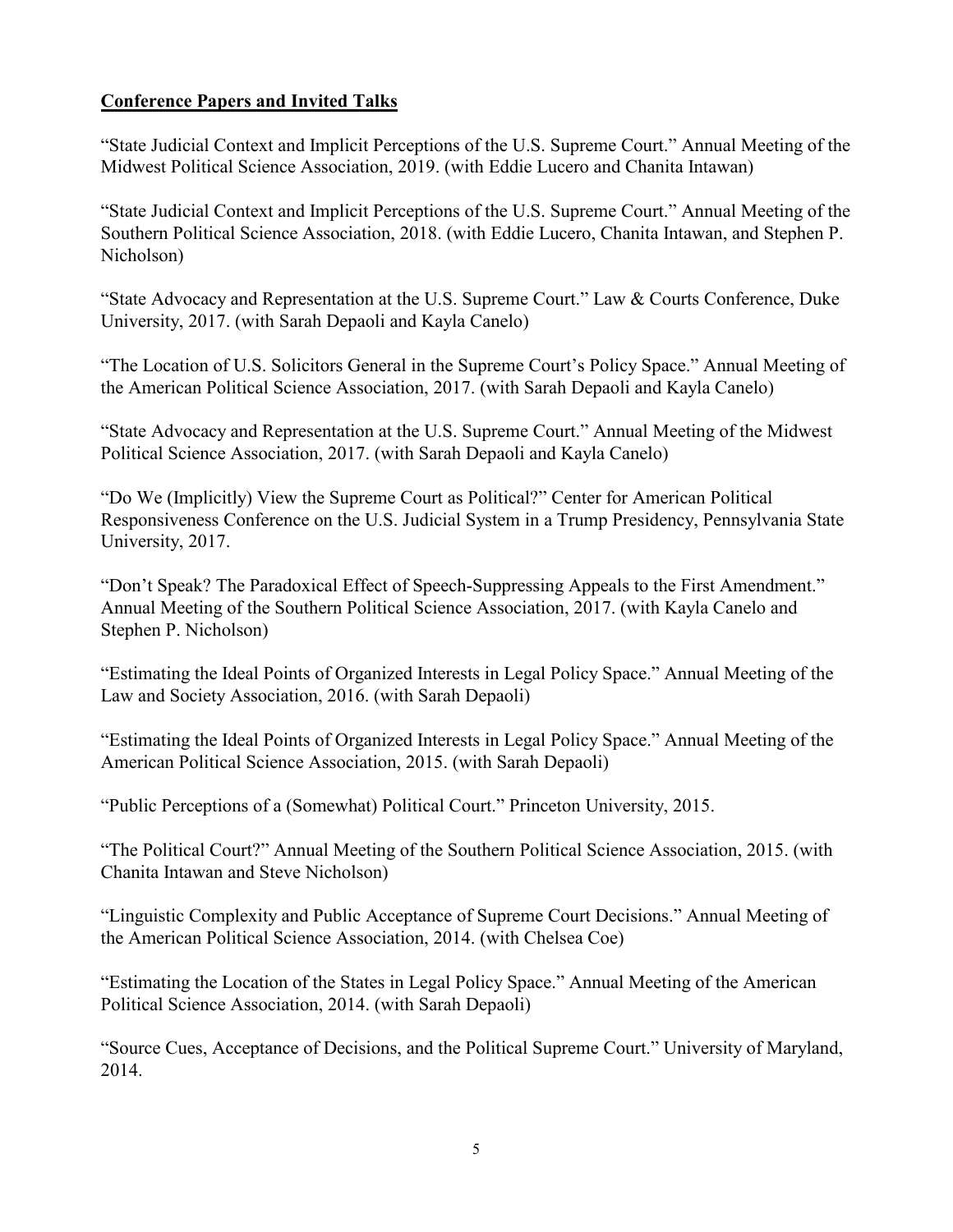"Attention to Precedent in a Judicial Hierarchy." Annual Meeting of the Southern Political Science Association, 2014. (with Jim Spriggs)

"Attention to Precedent in a Judicial Hierarchy." Annual Meeting of the American Political Science Association, 2013. (with Jim Spriggs)

"Economic Retrospection and the Calculus of Voting." Annual Meeting of the Midwest Political Science Association, 2013. (with Brad Gomez)

"The Ideological Basis of Congressional Overrides of Supreme Court Opinions." Annual Meeting of the Midwest Political Science Association, 2013. (with Jim Spriggs and Alicia Uribe)

"Economic Perceptions and Vote Choice (and Voter Turnout)." Center for New Institutional Social Sciences, Washington University in St. Louis, 2013.

"Using the Amici Network to Measure the ex ante Ideological Loading of Supreme Court Cases." Annual Meeting of the Midwest Political Science Association, 2012.

"Partisans in Black Robes: Source Cues and Public Acceptance of Supreme Court Decisions." Annual Meeting of the Midwest Political Science Association, 2012. (with Steve Nicholson)

"The Information Dynamics of Vertical *Stare Decisis*." Department of Economics, Loyola Marymount University, 2012.

"Using Objective Local Economic Conditions to Estimate the Effect of Perceptions of National Economic Conditions on Vote Choice." Annual Meeting of the American Political Science Association, 2011. (with Brad Gomez)

"How the Lower Courts Inadvertently Help the Supreme Court Shape Precedent." California Polytechnic State University, San Luis Obispo, 2011.

"The Legal Advocacy Network at the Supreme Court." Annual Meeting of the Southern Political Science Association, 2011.

"Using Objective Local Economic Conditions to Estimate the Effect of Subjective National Economic Evaluations on Vote Choice." Annual Meeting of the Southern Political Science Association, 2011. (with Brad Gomez)

"The Information Dynamics of Vertical *Stare Decisis*." Annual Meeting of the American Political Science Association, 2010. (with Jim Spriggs and Tony Stenger)

"The Legal Advocacy Network." Annual Meeting of the American Political Science Association, 2010.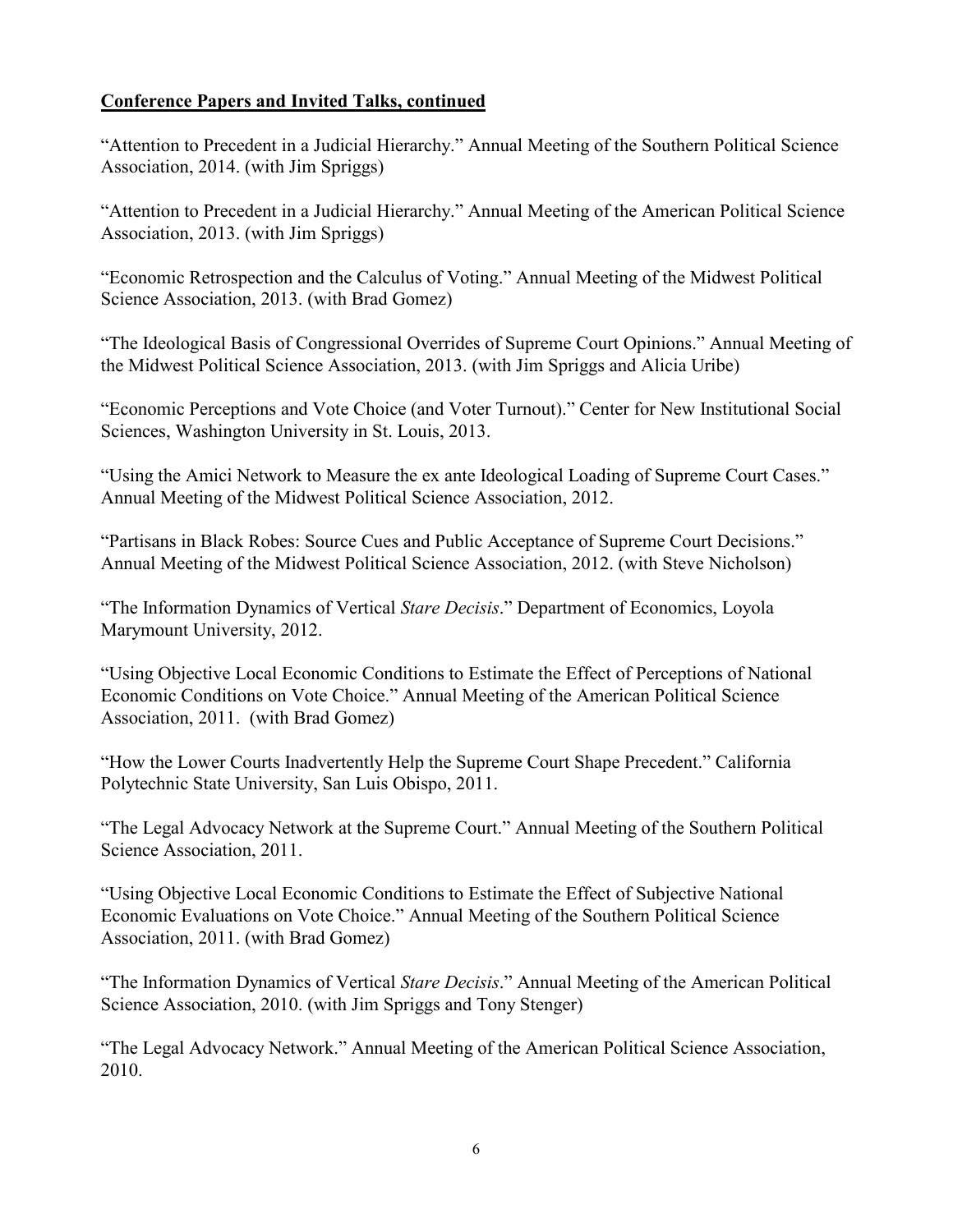"Economic Retrospection and Voter Turnout." Annual Meeting of the Midwest Political Science Association, 2010. (with Brad Gomez)

"The Information Dynamics of Vertical *Stare Decisis*." Annual Meeting of the Western Political Science Association, 2010. (with Jim Spriggs and Tony Stenger)

"Assessing the Dynamics of Interest Representation at the U.S. Supreme Court." Annual Meeting of the Southern Political Science Association, 2009.

"Interests and Institutions: The Causes and a Consequence of Organized Interest Activity at the U.S. Supreme Court." Annual Meeting of the American Political Science Association, 2008. (with Kristen Johnson)

"Who Benefits from High Turnout?" Annual Meeting of the American Political Science Association, 2008. (with Brad Gomez)

"Explaining Levels of Organized Interest Activity at the U.S. Supreme Court." Annual Meeting of the Western Political Science Association, 2008. (with Kristen Johnson)

"The Interpretation of Precedent in a System of Separated Powers: Supreme Court Responses to Congressional Overrides." Annual Meeting of the Southern Political Science Association, 2008. (with Jim Spriggs)

"Supreme Court Responses to Congressional Overrides." Annual Meeting of the Midwest Political Science Association, 2007. (with Jim Spriggs)

"Heterogeneous Candidate Motivations, Perceptions of Competitiveness, and the Winnowing Effect in Presidential Nomination Campaigns." Annual Meeting of the Midwest Political Science Association, 2006. (with A.J. Barghothi and David F. Damore)

"Future Career Expectations and Strategic Retirements from the U.S. District Courts." Annual Meeting of the American Political Science Association, 2005. (with Elisha Savchak and Donald R. Songer)

"The Linkage between the Weather and Voter Turnout: Fact or Fiction?" Annual Meeting of the Midwest Political Science Association, 2005. (with Brad T. Gomez and George Krause)

"Taking It to the Next Level: The Elevation of District Judges to the U.S. Courts of Appeals." Annual Meeting of the Midwest Political Science Association, 2004. (with Elisha Savchak and Donald R. Songer)

"Explaining the Decision to File an Amicus Curiae Brief Alone or with a Coalition of Interests." Annual Meeting of the Southern Political Science Association, 2004.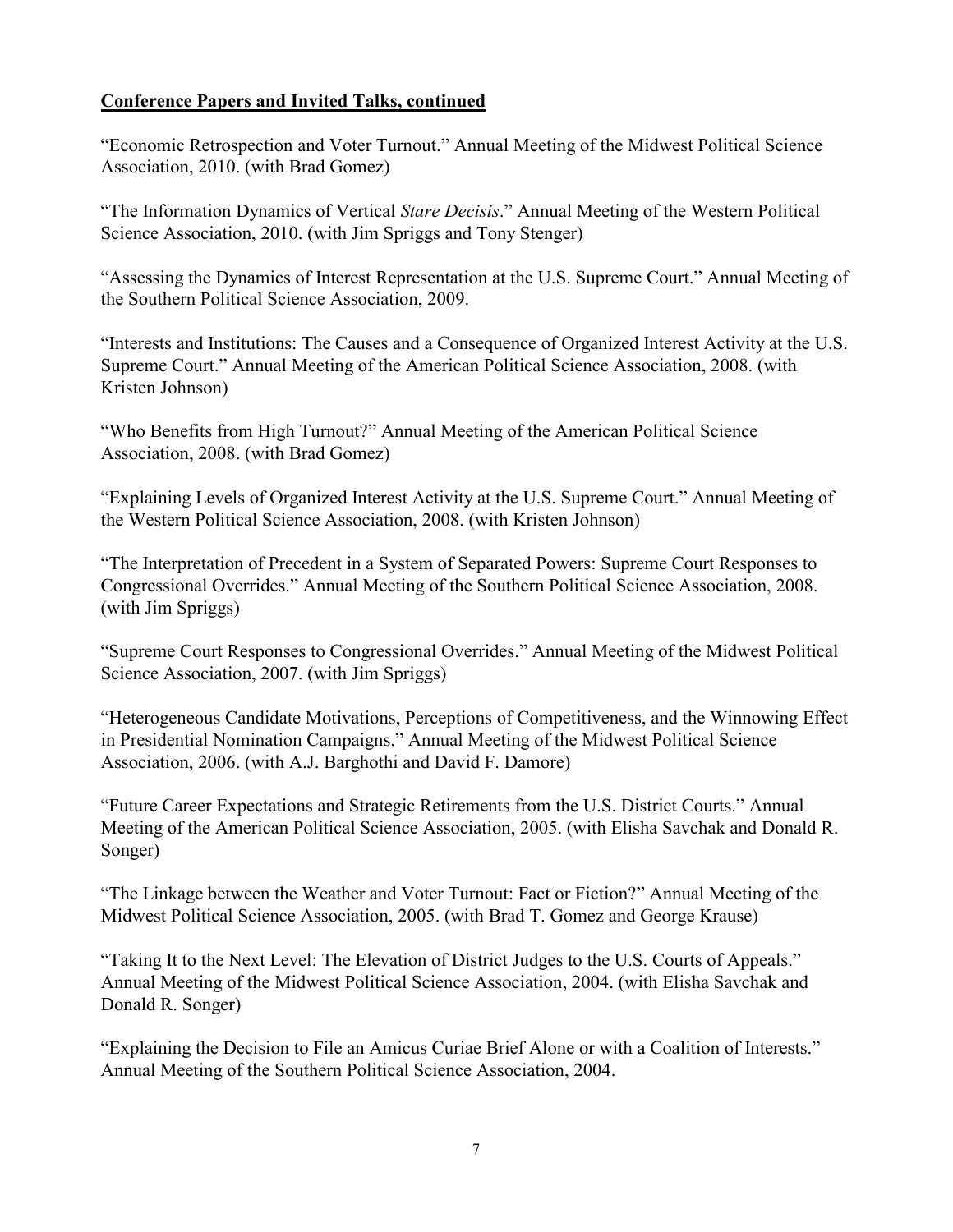"The Political Determinants of the Expansion of the Federal Judiciary." Annual Meeting of the American Political Science Association, 2003.

"The U.S. Supreme Court's Interpretation of Precedent." Annual Meeting of the American Political Science Association, 2003. (with James F. Spriggs, II)

"Lower Federal Court Responses to the Supreme Court's Interpretation of Precedent." Annual Meeting of the Midwest Political Science Association, 2003. (with James F. Spriggs, II)

"The Timing of Presidential Nominations to the Lower Federal Courts." University of North Carolina, 2003.

"The Political Determinants of the Creation of Federal Judgeships." Annual Meeting of the Southern Political Science Association, 2002.

"Predicting the Unpredictable: An Examination of the Uncertainty Surrounding Supreme Court Nominees." Annual Meeting of the American Political Science Association, 2002.

"Nature and Timing of the U.S. Supreme Court's Interpretation of Precedent." Annual Meeting of the Midwest Political Science Association, 2002. (with James F. Spriggs, II).

"The Timing of Presidential Nominations to Lower Federal Courts." Annual Meeting of the Southern Political Science Association, 2001. (with Tajuana D. Massie and Donald R. Songer).

"Organized Interests and the Decision to Submit an Amicus Curiae Brief in a U.S. Supreme Court Case." Annual Meeting of the Southern Political Science Association, 2001.

"Organized Interests, Lobbying Strategies, and the U.S. Supreme Court: Selecting the Cases in which to Submit Amicus Curiae Briefs." Annual Meeting of the Western Political Science Association, 2001.

"Organized Interest Lobbying Strategies and the Decision to Participate at the U.S. Supreme Court as Amicus Curiae." Conference on the Scientific Study of Judicial Politics, 2000.

"Lobbying Strategies, Venue Selection, and Organized Interest Involvement at the U.S. Supreme Court." Annual Meeting of the Western Political Science Association, 2000.

"Explaining Legal Change: A Micro-Level Analysis of the U.S. Supreme Court's Incorporation and Interpretation of Precedent." Annual Meeting of the American Political Science Association, 1999. (with James F. Spriggs, II).

"Explaining the Overturning of Precedent." Annual Meeting of the Midwest Political Science Association, 1998. (with James F. Spriggs, II).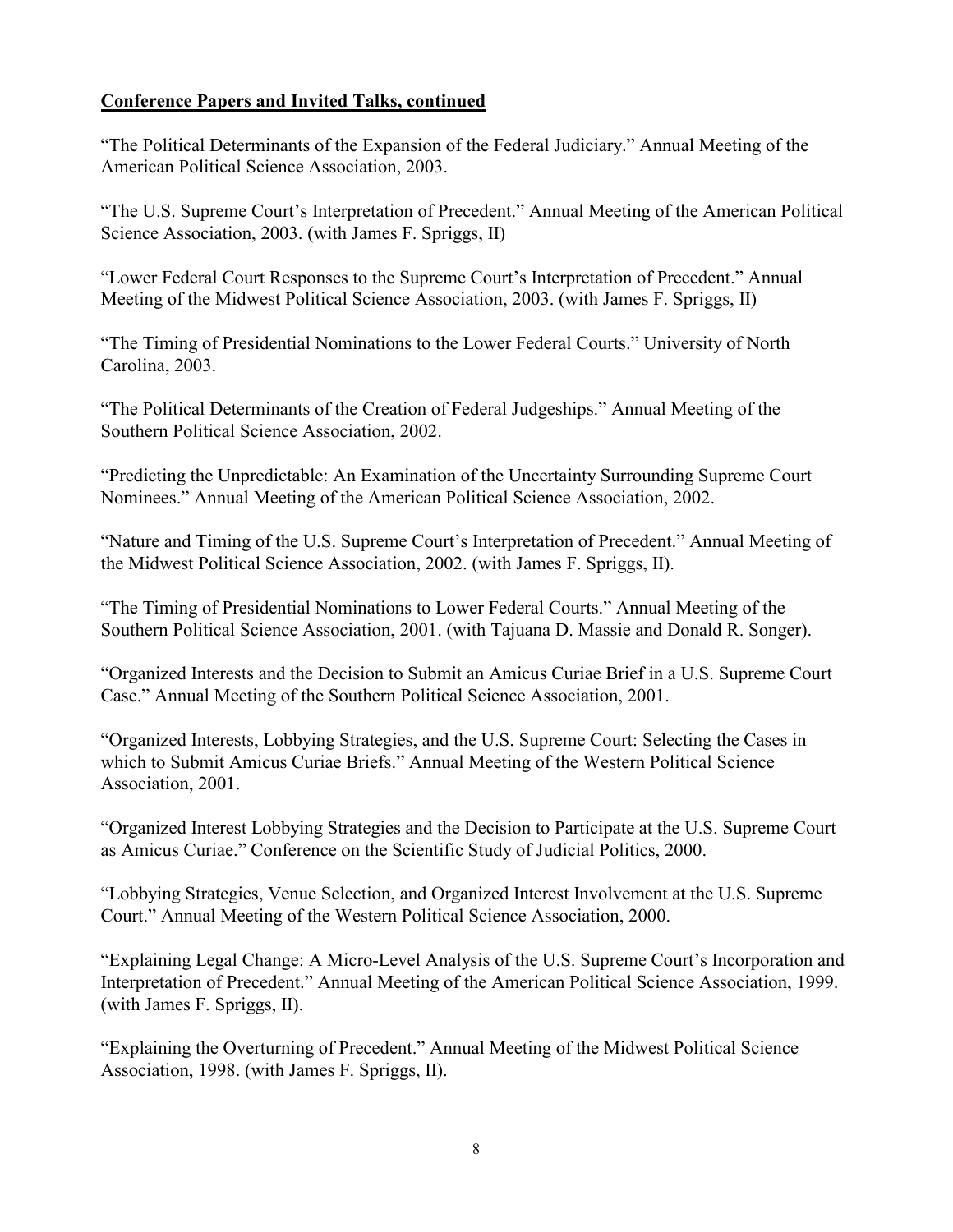"The Winnowing Effect in Presidential Nomination Campaigns." Annual Meeting of the Western Political Science Association, 1998. (with David F. Damore).

"Congressional Preferences, Perceptions of Threat, and Supreme Court Decision Making: An Empirical Examination of the Separation of Powers." Annual Meeting of the American Political Science Association, 1997. (with David F. Damore).

"Does Party Support Pay? The Allocation of Party Controlled Campaign Resources in the House of Representatives, 1989-1994." Annual Meeting of the Western Political Science Association, 1997. (with David F. Damore).

"A Fading Cue? The Significance of Amicus Curiae Briefs in Supreme Court Agenda Setting." Annual Meeting of the Southern Political Science Association, 1996. (with David F. Damore and James E. Beach).

## **Graduate Courses Taught**

Quantitative Analysis of Political Data II (UCM) Judicial Politics (UCM) Elections and Representation (UCM) Seminar in Public Law (USC) American Government and Politics (USC) Research Methods in Political Science: Maximum Likelihood Estimation (USC)

# **Undergraduate Courses Taught**

Advanced Analysis of Political Data (UCM) Analysis of Political Data (UCM) Statistical Inference (UCM) Governmental Power & the Constitution (UCM) Liberty, Equality, & the Constitution (UCM) Judicial Politics (UCM) Seminar on Law, Courts, and the Public (UCM) The Public Constitution (UCM SPARK Seminar) Judicial Process (USC) Law and Society (USC) Constitutional Law (USC)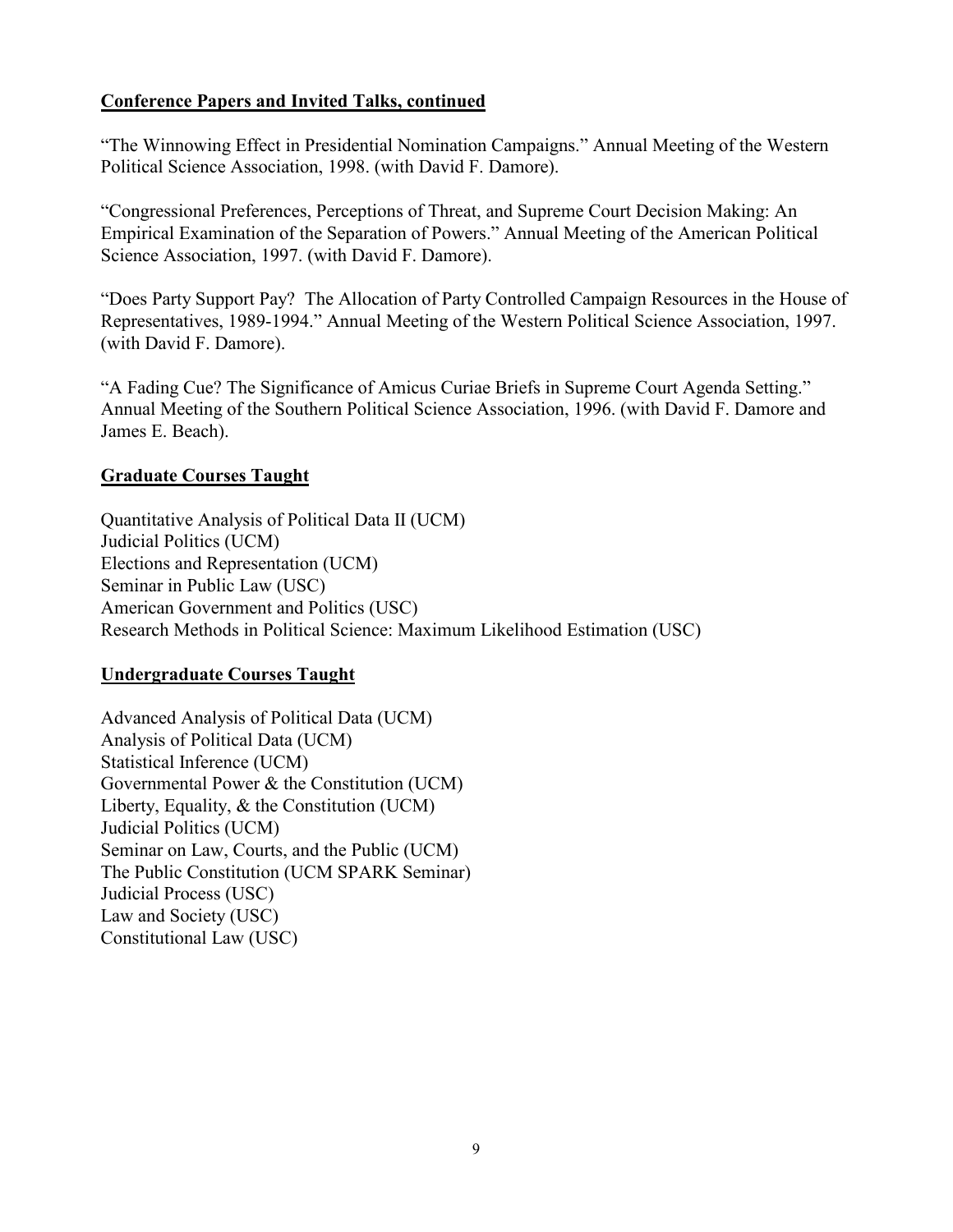## **Professional Service**

Reviewer: *Acta Politica*; *American Journal of Political Science*; *American Political Science Review*; *American Politics Research*; Cambridge University Press; *Comparative Political Studies*; Conference on Empirical Legal Studies; *Electoral Studies*; *Interest Groups & Advocacy*; *Journal of Economic Behavior & Organization; Journal of Empirical Legal Studies*; *Journal of Experimental Political Science*; *Journal of Law and Courts; Journal of Law, Economics, & Organization*; *Journal of Legal Studies*; *Journal of Political Institutions and Political Economy; Journal of Political Science*; *Journal of Politics; Judicature*; *Justice System Journal*; *Law & Social Inquiry*; *Law & Society Review*; *Legislative Studies Quarterly*; National Science Foundation; Oxford University Press; *Party Politics*; *Political Analysis*; *Political Behavior*; *Political Geography*; *Political Psychology*; *Political Research Quarterly*; *Politics, Groups, and Identities; Polity*; *Public Choice*; *Public Opinion Quarterly*; *Publius*; *Research and Politics*; Sage Publications; *Social Science Journal*; *Social Science Quarterly*; University of Michigan Press; *Weather, Climate, and Society*

Member, Nominations Committee of the Law and Courts Section of the American Political Science Association, 2017-18

Member, Editorial Board for the *Law & Courts Newsletter*, 2011-2017

Member, Best Journal Article Award Committee of the Law and Courts Section of the American Political Science Association, 2011, 2017

Member, Best Conference Paper Award Committee of the Law and Courts Section of the Southern Political Science Association, 2015

Head, Judicial Politics, Legal Politics, and Public Law Section of the Annual Meeting of the Western Political Science Association, 2013

Head, Judicial Politics Section of Annual Meetings of the Midwest Political Science Association, 2006, 2010

Panel Chair/Discussant/Critic: Annual Meetings of the American Political Science Association (2017), Midwest Political Science Association (2006, 2007, 2010, 2012, 2019), Southern Political Science Association (2004, 2007, 2008, 2011)

## **University Service**

## *UC Merced:*

Chair/Co-Chair, Political Science Search Committees, 2006-07, 2007-08, 2008-09, 2009-10, 2010-11, 2012-13, 2013-14, 2018-19, 2020-21 Member, Political Science Speakers Committee, 2020-21 Chair, Merced Division of the Academic Senate, 2019-20 Member, Academic Council (UC-wide), 2019-20 Member, UC Merced Chancellor Search Advisory Committee (& Faculty Subcommittee), 2019-20 Member, Political Science Graduate Admissions and Awards Committee, 2019-20